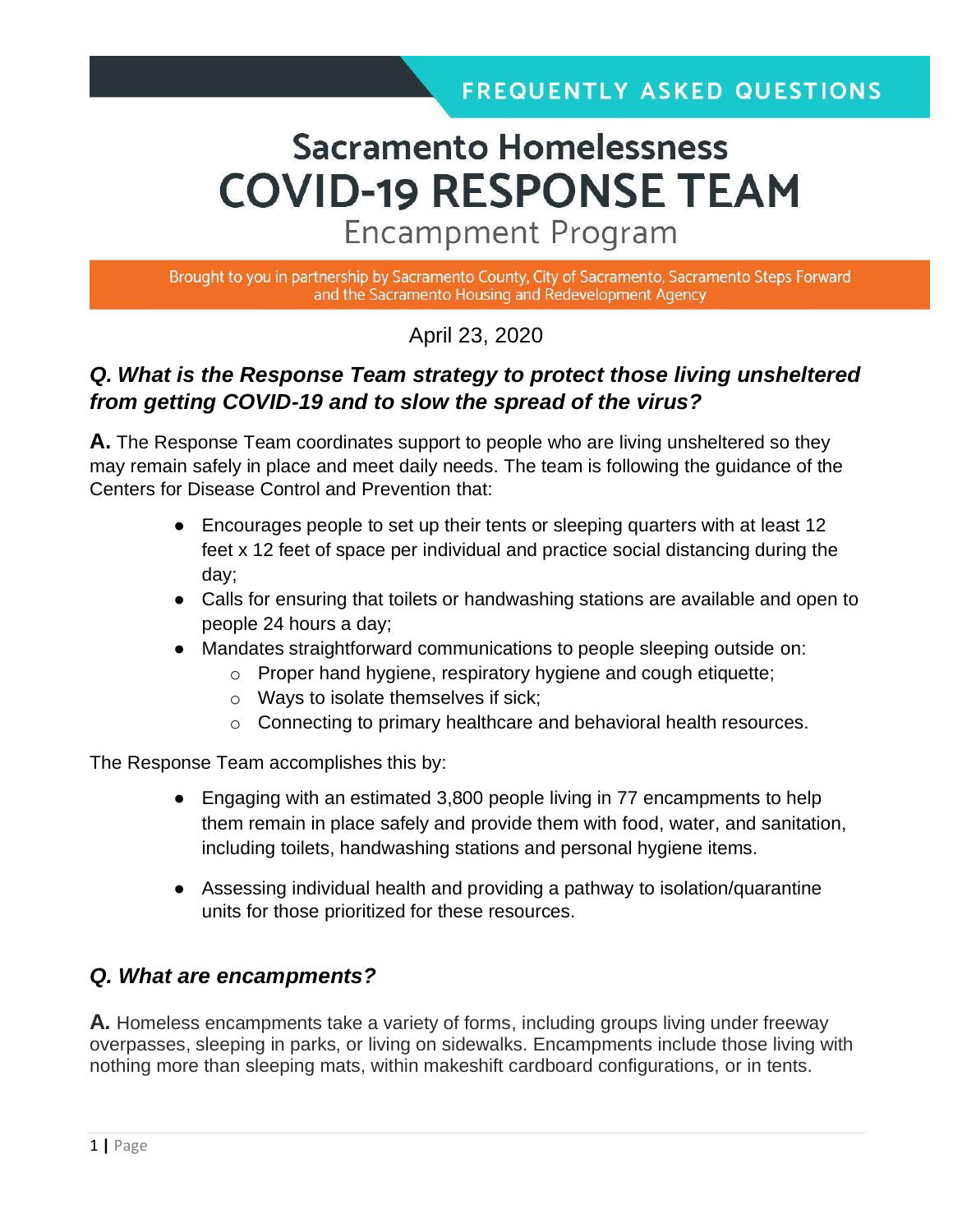## *Q. How are encampments being supported?*

**A.** Encampment support is carried out by a public, nonprofit and private partnership team, and supported by a variety of community groups.

- Some 37 outreach workers from Sacramento County, Sacramento Steps Forward, Sacramento Self-Help Housing and Sacramento Covered have been assigned to engage individuals at each encampment. Their job is to assess overall conditions, provide information on COVID-19 prevention strategies, and help connect to healthcare if campers become ill or are showing symptoms of the virus. The teams are also poised to proactively search for anyone who might be symptomatic. They are also beginning to reach out to those 55 years and older and therefore at a higher risk to get COVID-19 and provide them with the option to go to an isolation/quarantine unit.
- On-call University of California Davis and California Northstate University medical students support outreach workers who identify individuals in need of medical care. A mobile integrated health unit is also available to assist.
- The response effort funds Loaves and Fishes who prepares 200 meals a day for distribution to the encampments; with another 200 meals provided by Sacramento Covered and other volunteer organizations, for a total of 400 plus meals being delivered daily to those living in unsheltered locations.
- The Response Team helps to ensure that encampments have adequate sanitation facilities. Approximately 40 handwashing stations and 40 toilets have been placed at 27 locations, and a second phase of placements is underway. Sites were identified through assessments by outreach workers and recommended from County Regional Parks' maintenance staff. Vendors prioritized sites with the largest number of people in locations that are accessible to sanitation equipment.

### *Q. What happens if someone gets COVID-19 while in an encampment?*

**A.** Outreach team members are on the front lines to identify anyone who may be symptomatic. They work with medical staff to determine the nature of their sickness. If the person is believed to be symptomatic with COVID-19, they will be tested, and moved to a medical care isolation facility pending test results. (If tests return negative, the individual is eligible for a preventative quarantine unit).